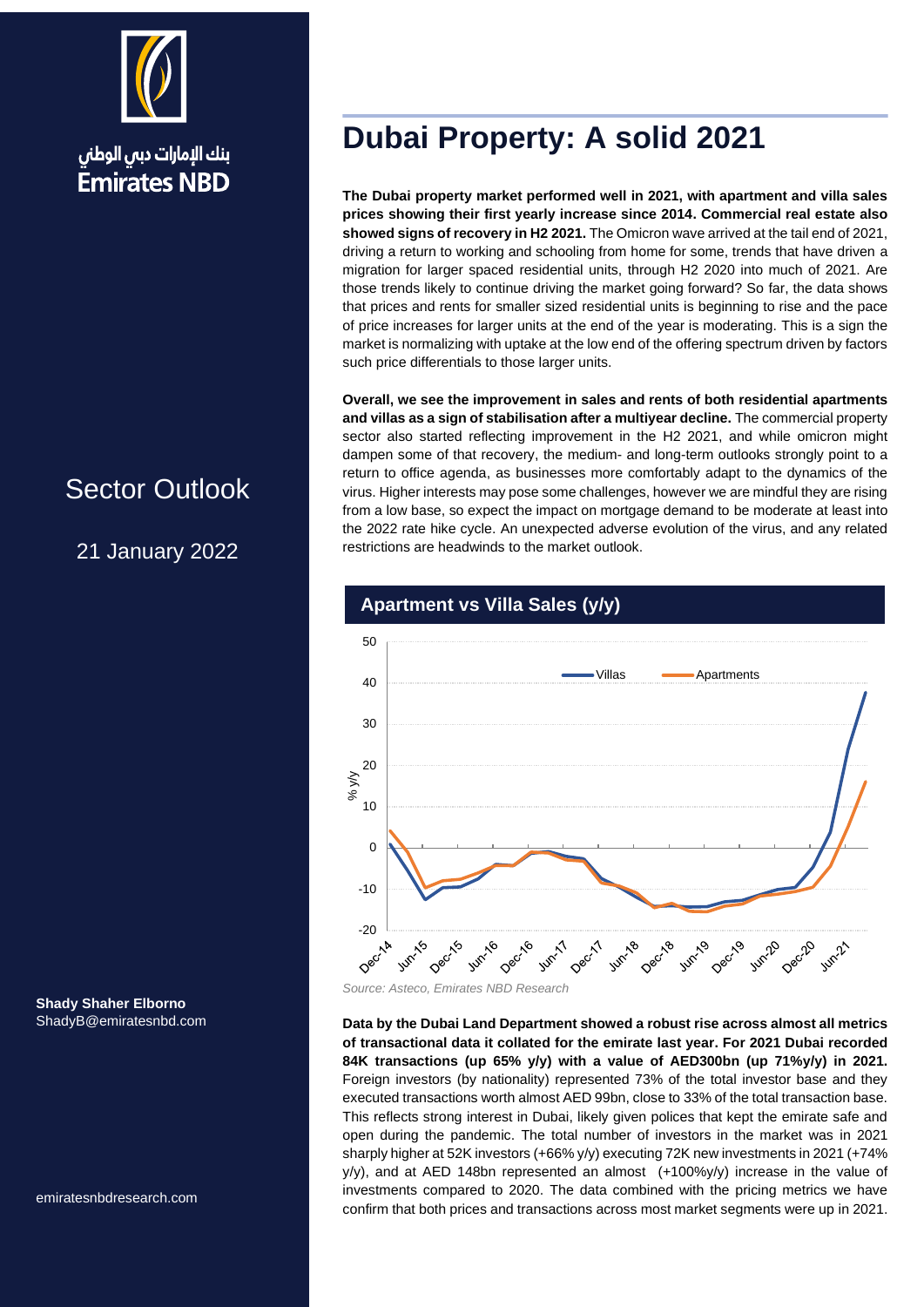

### **Residential real estate trends**

### **Sales**

**Residential property market sales prices increased relative to 2020, however slowed on the quarter.**

- Apartment prices were up almost 10% y/y and villa prices up 27% y/y in 2021. This was the first such robust performance since property prices began the long-term decline back in 2014, when the decline in oil prices then was a drag on the market.
- The rate of growth in villa prices slowed quarterly, with q/q price growth slowing from a high of 15.9% q/q in Q2 to 6.3% q/q in Q4 (8.9% q/q in Q3).
- The rate of growth in apartment prices also slowed, from a high of 7.9% q/q in Q3 2021 to 4% q/q in Q4 2021



*Source: Asteco, Emirates NBD Research*

#### **Rents**

#### **Residential rents increased in 2021 but at a slower pace than sales prices.**

- Villa rents increased by almost 12% y/y in 2021 while apartment rents were broadly unchanged.
- The full year data masks the recovery in apartment rents in H2 2021, with average rents in Q4 up more than 9% on Q4 2020. Within the apartment market, larger units saw faster rental growth in H1 2021 while smaller units outperformed q/q in the final quarter of 2021.
- Studios and single bedrooms for example were up 6.5% q/q and 8.5% q/q respectively in Q4 2021 from contractions -14.3% q/q and -10.0% q/q respectively in Q1 2021
- In the villa market, larger units continue to see faster rent growth than smaller villas, with 5BR villa rents up 5% q/q and 28% y/y in Q4 2021.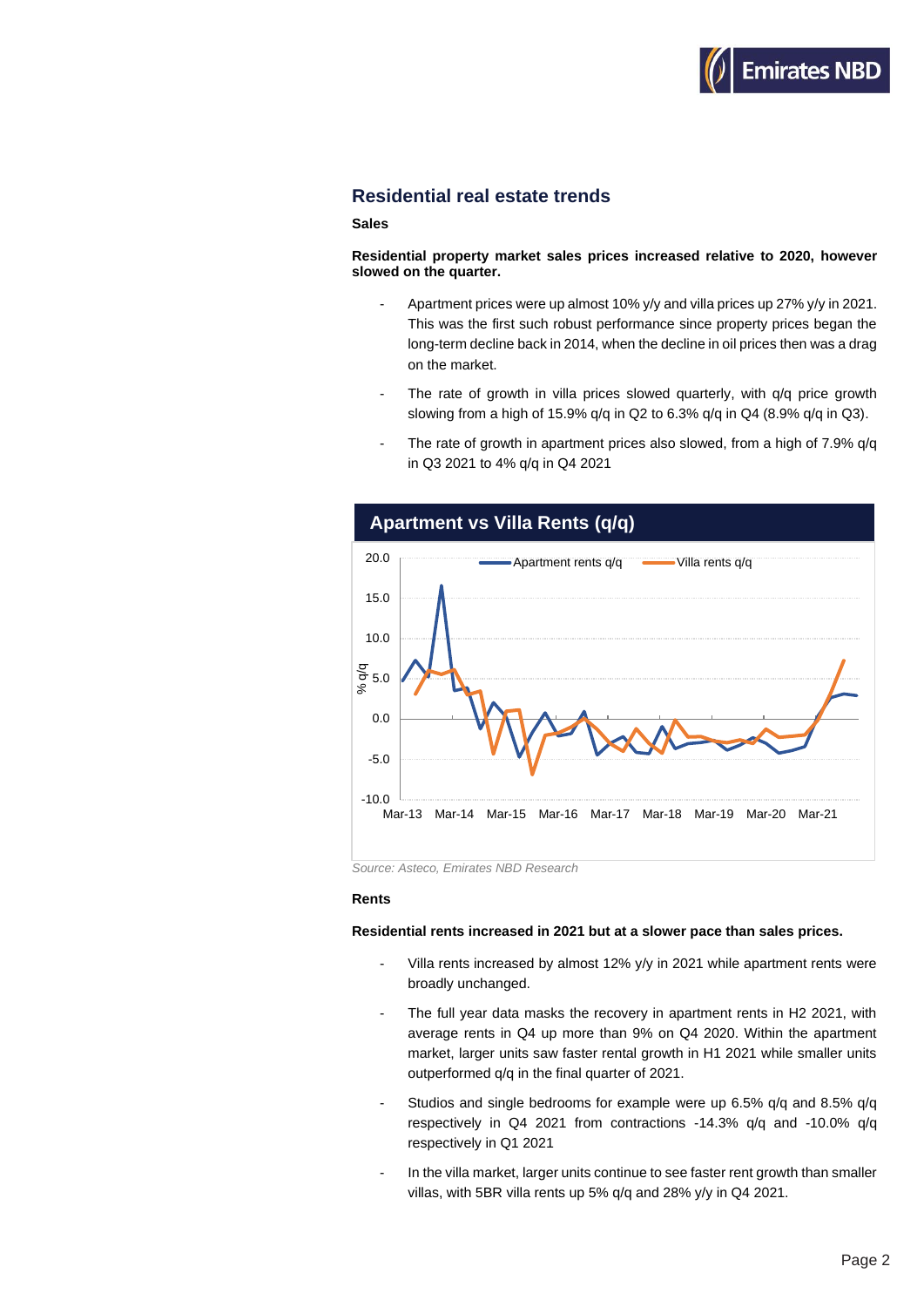



*Source: Asteco, Emirates NBD Research*

**The stronger gain in the larger units falls in line with tenant migration patterns we have seen post lockdown into larger spaced units**, as the pandemics shifted perspectives on housing and space requirements especially for those who had to and continue to work from home, a recurring theme post Omicron. The generally larger space allowance, outdoor amenities, and more privacy are all factors that add to the attractiveness of the villas segment for tenants. Additionally, the lower supply of villas versus apartments in Dubai further supported the performance of that segment when measured on an annual basis. However, pricing dynamics we saw in H2 2021 reflected that trend is beginning to change with higher priced larger units giving way to gains by smaller units, given the latter's more attractive pricing proposition. In the longer run while some of the trends around flexible working are likely to remain a feature in a post-pandemic world, higher interest rates and increased supply are likely to be a headwind to further significant growth in prices from current levels.

### **Commercial real estate trends**

#### **Sales**

**The commercial property segment faced multiple headwinds at the beginning of the year including a market that is oversupplied, in addition to the new work paradigms induced by the pandemics, that have reduced demand for new and existing office space.** 

- Office sales prices were almost flat rising just 0.83% y/y and quarterly performance was very mixed, with sales prices declining 8.4% y/y and 3.6% y/y respectively in Q1 and Q2, before recovering 4.0% y/y and 12.3% y/y respectively in Q3 and Q4.
- The recovery in both Q3 and Q4 can be clearly correlated to return to office work as virus numbers dropped to below 100 a day by October.

While many businesses reverted to work from home after the surge from the Omicron variant, higher vaccination levels, less stringent quarantine rules, will likely mean that headwind will subside, as many businesses still place value on human interactivity. In the long run, the more persistent headwinds of oversupply need to be dealt with through a clearly propositioned road map.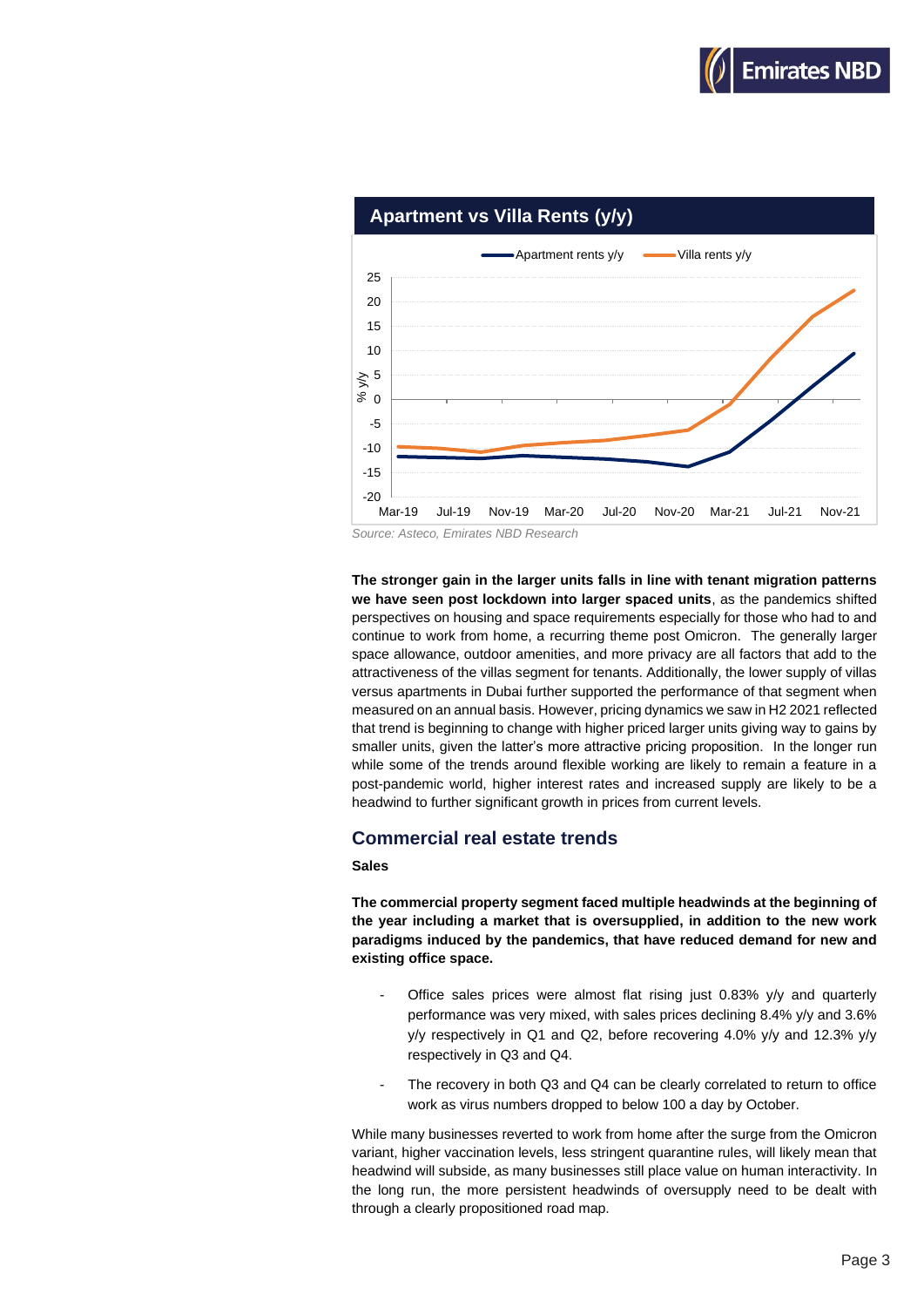



*Source: Asteco, Emirates NBD Research*

#### **Rents**

**Commercial properties saw a broad decline in yearly rents, as Covid-19 precautions in H1 2021 saw businesses adopting work from home policies, that began to reverse after H2, as case numbers dropped and business got employees back into offices, prior to Omicron in December.**

- There was a clear reflection in the pace of y/y quarterly declines that slowed to -0.3% in Q4 2021 from a high of -17.8% in Q1 2021.
- Office rents were down -11.0% y/y in 2021 compared to -15.2% y/y in 2020.
- Measured quarterly, commercial rents began to turn around in H2 2021 from declines of -2.7% q/q, -4.1% q/q in Q1 and Q2 respectively to gains of + 2.9% and +3.8% q/q, respectively in Q3 and Q4 2021.

While the commercial property market will benefit from the eventual return to work from office, as life with virus becomes more and more adaptable, supply is a difficult call, and we need to see significant more uptake of available rentable space before market dynamics there normalize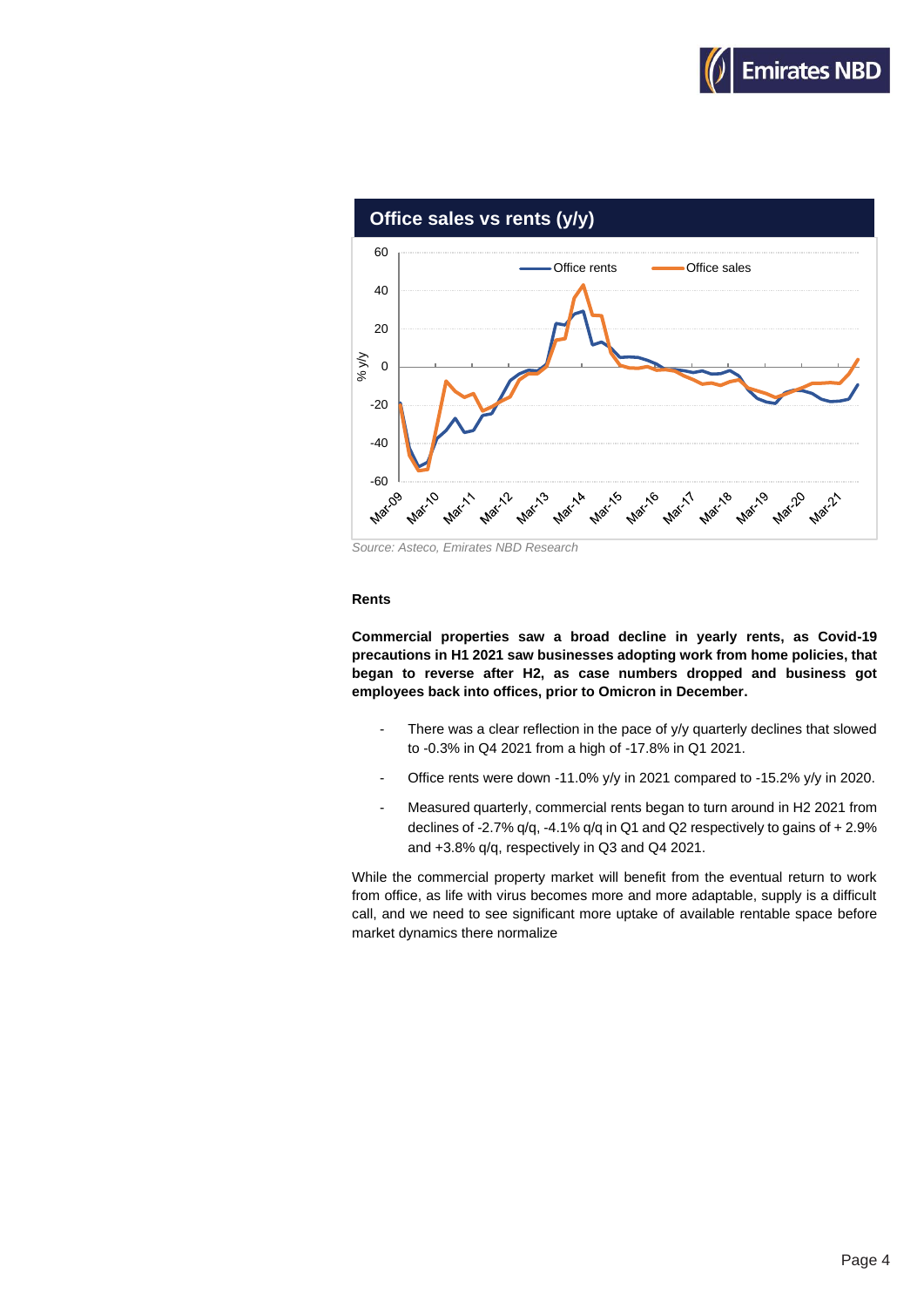# **Disclaimer**

PLEASE READ THE FOLLOWING TERMS AND CONDITIONS OF ACCESS FOR THE PUBLICATION BEFORE THE USE THEREOF. By continuing to access and use the publication, you signify you accept these terms and conditions. Emirates NBD reserves the right to amend, remove, or add to the publication and Disclaimer at any time. Such modifications shall be effective immediately. Accordingly, please continue to review this Disclaimer whenever accessing, or using the publication. Your access of, and use of the publication, after modifications to the Disclaimer will constitute your acceptance of the terms and conditions of use of the publication, as modified. If, at any time, you do not wish to accept the content of this Disclaimer, you may not access, or use the publication. Any terms and conditions proposed by you which are in addition to or which conflict with this Disclaimer are expressly rejected by Emirates NBD and shall be of no force or effect. Information contained herein is believed by Emirates NBD to be accurate and true but Emirates NBD expresses no representation or warranty of such accuracy and accepts no responsibility whatsoever for any loss or damage caused by any act or omission taken as a result of the information contained in the publication. The publication is provided for informational uses only and is not intended for trading purposes. Charts, graphs and related data/information provided herein are intended to serve for illustrative purposes. The data/information contained in the publication is not designed to initiate or conclude any transaction. In addition, the data/information contained in the publication is prepared as of a particular date and time and will not reflect subsequent changes in the market or changes in any other factors relevant to their determination. The publication may include data/information taken from stock exchanges and other sources from around the world and Emirates NBD does not guarantee the sequence, accuracy, completeness, or timeliness of information contained in the publication provided thereto by or obtained from unaffiliated third parties. Moreover, the provision of certain data/information in the publication may be subject to the terms and conditions of other agreements to which Emirates NBD is a party.

None of the content in the publication constitutes a solicitation, offer or recommendation by Emirates NBD to buy or sell any security, or represents the provision by Emirates NBD of investment advice or services regarding the profitability or suitability of any security or investment. Moreover, the content of the publication should not be considered legal, tax, accounting advice. The publication is not intended for use by, or distribution to, any person or entity in any jurisdiction or country where such use or distribution would be contrary to law or regulation. Accordingly, anything to the contrary herein set forth notwithstanding, Emirates NBD, its suppliers, agents, directors, officers, employees, representatives, successors, assigns, affiliates or subsidiaries shall not, directly or indirectly, be liable, in any way, to you or any other person for any: (a) inaccuracies or errors in or omissions from the publication including, but not limited to, quotes and financial data; (b) loss or damage arising from the use of the publication, including, but not limited to any investment decision occasioned thereby. (c) UNDER NO CIRCUMSTANCES, INCLUDING BUT NOT LIMITED TO NEGLIGENCE, SHALL EMIRATES NBD, ITS SUPPLIERS, AGENTS, DIRECTORS, OFFICERS, EMPLOYEES, REPRESENTATIVES, SUCCESSORS, ASSIGNS, AFFILIATES OR SUBSIDIARIES BE LIABLE TO YOU FOR DIRECT, INDIRECT, INCIDENTAL, CONSEQUENTIAL, SPECIAL, PUNITIVE, OR EXEMPLARY DAMAGES EVEN IF EMIRATES NBD HAS BEEN ADVISED SPECIFICALLY OF THE POSSIBILITY OF SUCH DAMAGES, ARISING FROM THE USE OF THE PUBLICATION, INCLUDING BUT NOT LIMITED TO, LOSS OF REVENUE, OPPORTUNITY, OR ANTICIPATED PROFITS OR LOST BUSINESS. The information contained in the publication does not purport to contain all matters relevant to any particular investment or financial instrument and all statements as to future matters are not guaranteed to be accurate. Anyone proposing to rely on or use the information contained in the publication should independently verify and check the accuracy, completeness, reliability and suitability of the information and should obtain independent and specific advice from appropriate professionals or experts regarding information contained in the publication. Further, references to any financial instrument or investment product is not intended to imply that an actual trading market exists for such instrument or product. In publishing this document Emirates NBD is not acting in the capacity of a fiduciary or financial advisor.

Emirates NBD and its group entities (together and separately, "Emirates NBD") does and may at any time solicit or provide commercial banking, investment banking, credit, advisory or other services to the companies covered in its reports. As a result, recipients of this report should be aware that any or all of the foregoing services may at times give rise to a conflict of interest that could affect the objectivity of this report. The securities covered by this report may not be suitable for all types of investors. The report does not take into account the investment objectives, financial situations and specific needs of recipients.

Data included in the publication may rely on models that do not reflect or take into account all potentially significant factors such as market risk, liquidity risk and credit risk. Emirates NBD may use different models, make valuation adjustments, or use different methodologies when determining prices at which Emirates NBD is willing to trade financial instruments and/or when valuing its own inventory positions for its books and records. In receiving the publication, you acknowledge and agree that there are risks associated with investment activities. Moreover, you acknowledge in receiving the publication that the responsibility to obtain and carefully read and understand the content of documents relating to any investment activity described in the publication and to seek separate, independent financial advice if required to assess whether a particular investment activity described herein is suitable, lies exclusively with you. You acknowledge and agree that past investment performance is not indicative of the future performance results of any investment and that the information contained herein is not to be used as an indication for the future performance of any investment activity. You acknowledge that the publication has been developed, compiled, prepared, revised, selected, and arranged by Emirates NBD and others (including certain other information sources) through the application of methods and standards of judgment developed and applied through the expenditure of substantial time, effort, and money and constitutes valuable intellectual property of Emirates NBD and such others. All present and future rights in and to trade secrets, patents, copyrights, trademarks, service marks, know-how, and other proprietary rights of any type under the laws of any governmental authority, domestic or foreign, shall, as between you and Emirates NBD, at all times be and remain the sole and exclusive property of Emirates NBD and/or other lawful parties. Except as specifically permitted in writing, you acknowledge and agree that you may not copy or make any use of the content of the publication or any portion thereof. Except as specifically permitted in writing, you shall not use the intellectual property rights connected with the publication, or the names of any individual participant in, or contributor to, the content of the publication, or any variations or derivatives thereof, for any purpose.

YOU AGREE TO USE THE PUBLICATION SOLELY FOR YOUR OWN NONCOMMERCIAL USE AND BENEFIT, AND NOT FOR RESALE OR OTHER TRANSFER OR DISPOSITION TO, OR USE BY OR FOR THE BENEFIT OF, ANY OTHER PERSON OR ENTITY. YOU AGREE NOT TO USE, TRANSFER, DISTRIBUTE, OR DISPOSE OF ANY DATA/INFORMATION CONTAINED IN THE PUBLICATION IN ANY MANNER THAT COULD COMPETE WITH THE BUSINESS INTERESTS OF EMIRATES NBD. YOU MAY NOT COPY, REPRODUCE, PUBLISH, DISPLAY, MODIFY, OR CREATE DERIVATIVE WORKS FROM ANY DATA/INFORMATION CONTAINED IN THE PUBLICATION. YOU MAY NOT OFFER ANY PART OF THE PUBLICATION FOR SALE OR DISTRIBUTE IT OVER ANY MEDIUM WITHOUT THE PRIOR WRITTEN CONSENT OF EMIRATES NBD. THE DATA/INFORMATION CONTAINED IN THE PUBLICATION MAY NOT BE USED TO CONSTRUCT A DATABASE OF ANY KIND. YOU MAY NOT USE THE DATA/INFORMATION IN THE PUBLICATION IN ANY WAY TO IMPROVE THE QUALITY OF ANY DATA SOLD OR CONTRIBUTED TO BY YOU TO ANY THIRD PARTY. FURTHERMORE, YOU MAY NOT USE ANY OF THE TRADEMARKS, TRADE NAMES, SERVICE MARKS, COPYRIGHTS, OR LOGOS OF EMIRATES NBD OR ITS SUBSIDIARIES IN ANY MANNER WHICH CREATES THE IMPRESSION THAT SUCH ITEMS BELONG TO OR ARE ASSOCIATED WITH YOU OR, EXCEPT AS OTHERWISE PROVIDED WITH EMIRATES NBD'S PRIOR WRITTEN CONSENT, AND YOU ACKNOWLEDGE THAT YOU HAVE NO OWNERSHIP RIGHTS IN AND TO ANY OF SUCH ITEMS. MOREOVER YOU AGREE THAT YOUR USE OF THE PUBLICATION IS AT YOUR SOLE RISK AND ACKNOWLEDGE THAT THE PUBLICATION AND ANYTHING CONTAINED HEREIN, IS PROVIDED "AS IS" AND "AS AVAILABLE," AND THAT EMIRATES NBD MAKES NO WARRANTY OF ANY KIND, EXPRESS OR IMPLIED, AS TO THE PUBLICATION, INCLUDING, BUT NOT LIMITED TO, MERCHANTABILITY, NON-INFRINGEMENT, TITLE, OR FITNESS FOR A PARTICULAR PURPOSE OR USE. You agree, at your own expense, to indemnify, defend and hold harmless Emirates NBD, its Suppliers, agents, directors, officers, employees, representatives, successors, and assigns from and against any and all claims, damages, liabilities, costs, and expenses, including reasonable attorneys' and experts' fees, arising out of or in connection with the publication, including, but not limited to: (i) your use of the data contained in the publication or someone using such data on your behalf; (ii) any deletions, additions, insertions or alterations to, or any unauthorized use of, the data contained in the publication or (iii) any misrepresentation or breach of an acknowledgement or agreement made as a result of your receiving the publication.